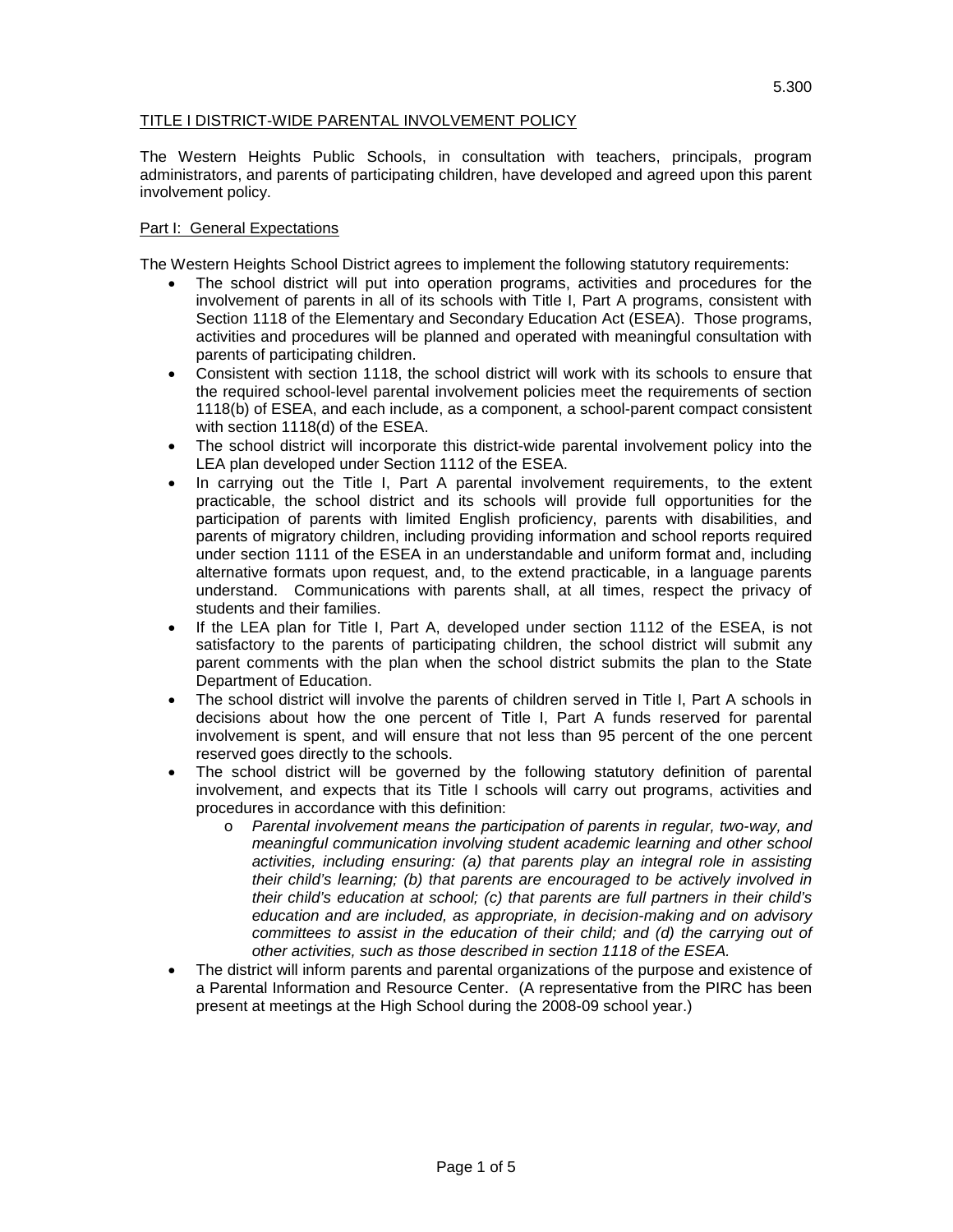## Part II: Description of How the District Will Implement Required District-wide Parental Involvement Policy Components

- 1. The Western Heights School District has taken the following actions to involve parents in the joint development of its district-wide parental involvement plan under section 1112 of the ESEA:
	- Each school site included a parent representative on the site-level Title I School-wide Planning Committee.
	- Regular updates were provided to parents and the school community via newsletters sent home with students, inviting parents to contact the Title I parent representative to provide specific input.
- 2. The Western Heights School District will take the following actions to involve parents in the process of school review and improvement under section 1116 of the ESEA:
	- Timely publication and dissemination of the results of student annual progress to parents, teachers, principals and the school community.
	- Promptly provide parents with specific information regarding any school site that has been identified for school improvement, corrective action, or restructuring, including:
		- o An explanation of what the identification means, and how the school compares in terms of academic achievement to other elementary or secondary schools served by the district and the State educational agency involved;
		- o The reasons for the identification;
		- o An explanation of how the parents can become involved in addressing the academic issues that caused the school to be identified for school improvement, including parent input/consultation in the development or revision of the required school improvement plan and a listing of strategies to promote more effective parent involvement at the school;
		- o An explanation of the parents' option to transfer their child to another public school, including the provision of transportation to the new school, and information on the academic achievement of the school or schools to which the child may transfer;
		- $\circ$  If the school is in its second year of improvement or is subject to corrective action or restructuring, a notice explaining how parents can obtain supplemental education services for their child, including: (a) the identity of approved providers of those services available within the Western Heights Public Schools; and (b) a brief description of the services, qualifications, and demonstrated effectiveness of the providers; and (c) if requested, assistance in choosing a provider.
	- Western Heights will also publish and disseminate to parents and to the public, information regarding any actions taken by the school or the district to address the problems that led to the identification of a school for improvement, including: (a) an explanation of what the school is doing to address the problem of low achievement; (b) an explanation of what the district is doing to address the problem of low achievement; and (c) a description of corrective actions or restructuring plans.
	- In order to address section 200.61 **Parents' Rights to Know** of the final regulations of the No Child Left Behind Act, it is the policy of the Western Heights Public Schools to notify parents of participating children at the beginning of each school year that parents may request and the district will provide information on the professional qualifications of the student's classroom teachers and whether the child is provided services by paraprofessionals and, if so, their qualifications.
	- 3. The Western Heights School District will provide the necessary coordination, technical assistance, and other support to assist Title I, Part A schools in planning and implementing effective parental involvement activities to improve student academic achievement and school performance: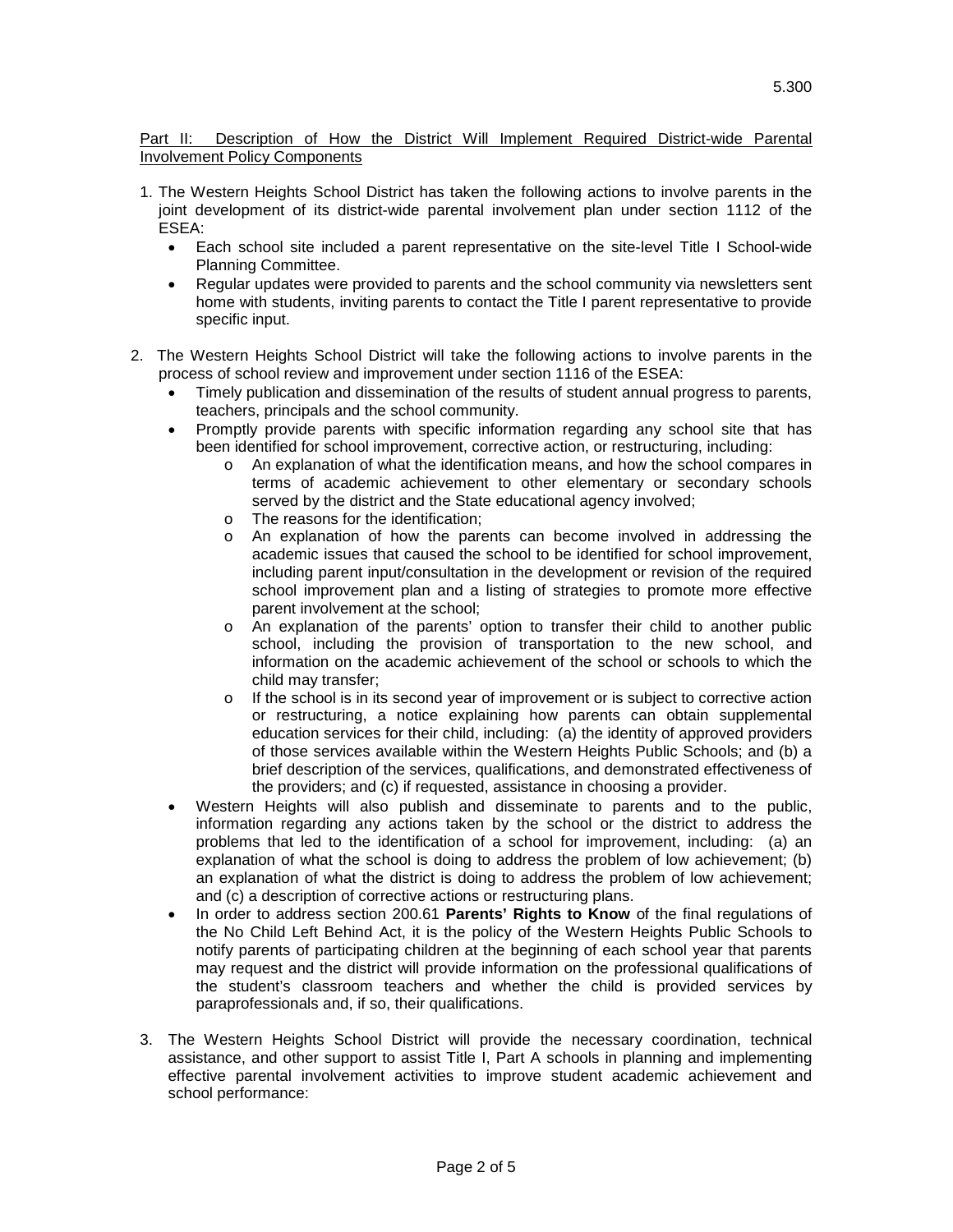- Partner with expert service providers to provide schools with the necessary assistance. This includes:
	- o Assistance to parents of children served by the school or district, as appropriate, in understanding such topics as the state's academic content standards and state student academic achievement standards, state and local academic assessments, the requirements of this part of the law, and how to monitor a child's progress and work with educators to improve the achievement of their children. The district (or each respective school site) facilitates an annual districtwide Parent Night where a variety of "mini-workshops" are offered on a number of parent involvement topics (including the ones listed in this section). The Parent Night also invites community support groups to set up a station at the event, to introduce parents and students to community resources that improve the quality of life and foster a collaborative culture for student achievement.
	- o Provision of materials and training to help parents work with their children to improve their children's achievement, such as literacy training and using technology, as appropriate, to foster parental involvement. This is also a common focus of all site and district-wide Parent Nights. Title I funds are used to purchase take-home, read-along books for elementary students and their parents, as well as to provide parent/student information brochures for middlelevel and high school students and their parents.
	- o Educating teachers, pupil services personnel, principals, and other staff, with the assistance of parents, in the value and utility of contributions of parents, and in how to reach out to, communicate with, and work with parents as equal partners, implement and coordinate parent programs, and build ties between parents and the school. The district has engaged an expert in Professional Learning Communities (PLCs) to assist teachers, parents, administrators and other staff in the implementation of site-level PLCs. Each site has a "teacher leader" as the site's appointed School Climate Coordinator; this extra-duty assignment includes facilitating discussions, activities, and trainings in the area of parent involvement.
	- o Ensuring that information related to school and parent programs, meetings, and other activities is sent to the parents of participating children in a format to, and to the extent practicable, in a language the parents can understand. Translators are provided (in both Vietnamese and Spanish) for individual parent-teacher meetings and also at Parent Night activities. Information regarding these meetings/activities is also provided in writing to the parents in Spanish and Vietnamese where applicable.
	- o Provision of such other reasonable support for parental involvement activities under this section as parents may request.
- 4. The Western Heights School District will coordinate and integrate parental involvement strategies in Part A with parental involvement strategies under the following other programs: Head Start, Sooner Start, "READY!" for Kindergarten, and other state-operated preschool programs, by conducting and supporting collaborative activities that will encourage and support parents to more fully participate in the education of their children. This includes the negotiation of interagency agreements and/or inclusion of other program personnel in parentteacher conferences or other meetings pertaining to the educational needs of individual children in such programs.
- 5. The Western Heights District will take the following actions to conduct, with the involvement of parents, an annual evaluation of the content and effectiveness of this parental involvement policy in improving the quality of its Title I, Part A schools. The evaluation will include identifying barriers to greater participation by parents in parental involvement activities (with particular attention to parents who are economically disadvantaged, are disabled, have limited English proficiency, have limited literacy, or are of any racial or ethnic minority background). The district will use the findings of the evaluation about its parental involvement policy and activities to design strategies for more effective parental involvement,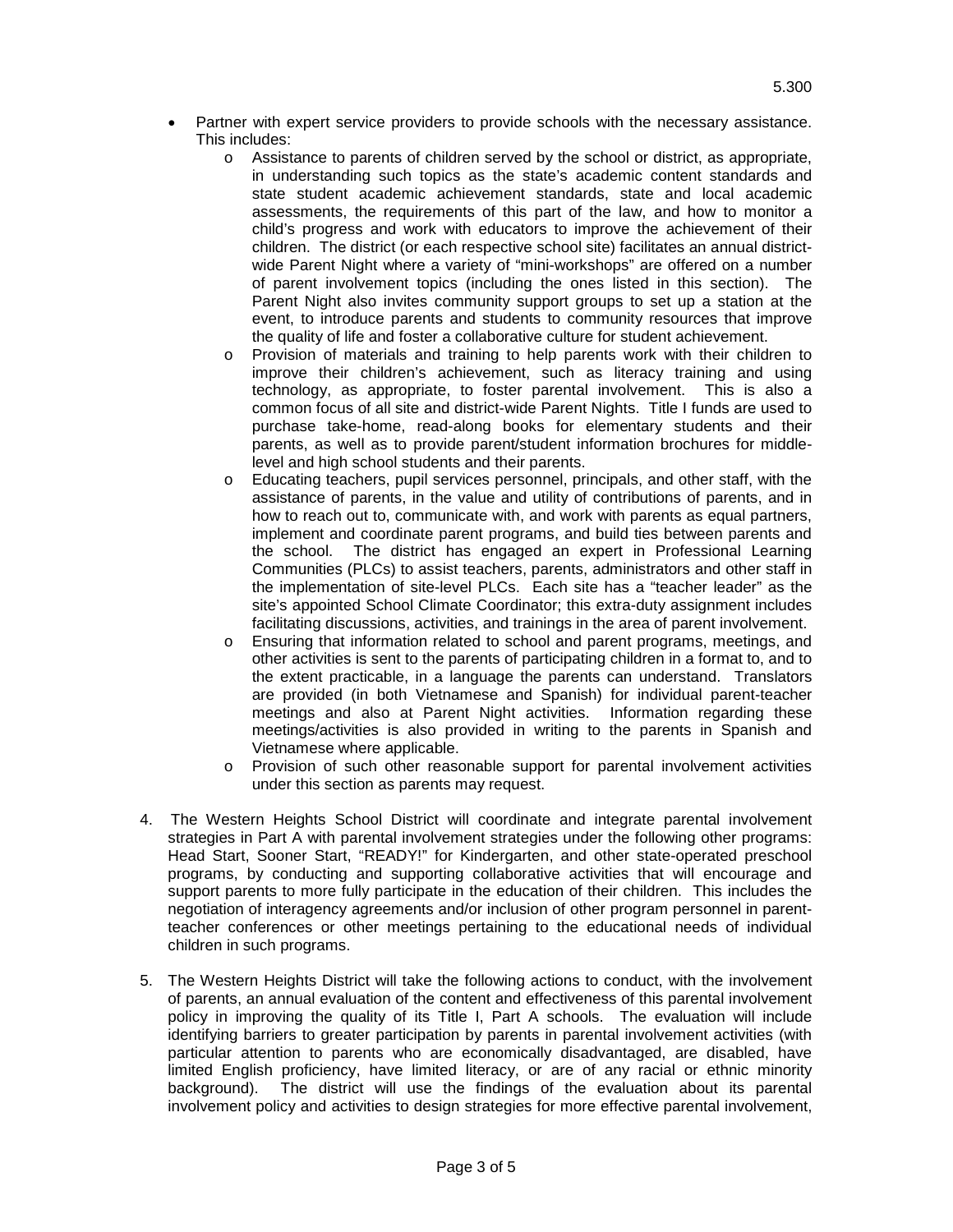and to revise, if necessary (and with the involvement of parents) its parental involvement policies.

- Publication/dissemination of the policy in student handbooks and district newsletters, with the invitation to parents to provide suggestions for policy revision/improvement.
- Inclusion of parent involvement components in site-and district-level surveys of parents that are conducted at least on an annual basis. Parents also have the opportunity to complete the survey at Parent Night activities as well as during parent/teacher conferences.
- 6. It is the policy of the Western Heights School District to involve parents in the activities served under this part by monitoring local participating schools to assure that these schools:
	- Convene an annual meeting, at a convenient time, to which all parents of participating children shall be invited and encouraged to attend, to inform parents of their school's participation under this part and to explain the program requirements; and the right of the parents to be involved;
	- Offer a flexible number of meetings, such as meetings in the morning or evening, and may provide, with funds provided under this part, transportation, child care, or home visits, as such services relate to parental involvement;
	- Carry out capacity-building activities for parents listed in Section 3 above;
	- Involve parents, in an organized, ongoing, and timely way, in the planning, review, and improvement of programs under this part, including the planning, review, and improvement of the school parental involvement policy and the joint development of the school-wide program plan under section  $1114(b)(2)$ , except that if a school has in place a process for involving parents in the joint planning and design of the school's programs, the school may use that process, if such process includes an adequate representation of parents of participating children;
	- Provide parents of participating children with: (a) timely information about programs under this part; (b) a description and explanation of the curriculum in use at the school, the forms of academic assessment used to measure student progress, and the proficiency levels students are expected to meet; and (c) if requested by parents, opportunities for regular meetings to formulate suggestions and to participate, as appropriate, in decisions relating to the education of their children, and respond to any such suggestions as soon as practically possible; and
	- If the school-wide program plan under section  $1114(b)(2)$  is not satisfactory to the parents of participating children, submit any parent comments on the plan when the school makes the plan available to the district.
- 7. As a component of the school-level parental involvement policy, each school served under this part jointly develops a school-parent compact that outlines how parents, the entire school staff, and students share the responsibility for improved student academic achievement and the means by which the school and parents will build an develop a partnership to help children achieve the state's high standards. These compacts:
	- Describe the school's responsibility to provide high-quality curriculum and instruction in a supportive and effective learning environment that enables the children served under this part to meet the state's student academic achievement standards, and the ways in which each parent will be responsible for supporting their children's learning, such as monitoring attendance, homework completion, and television watching; volunteering in their child's classroom; and participating, as appropriate, in decisions relating to the education of their children and positive use of extracurricular time; and
	- Address the importance of communication between teachers and parents on an ongoing basis through, at a minimum:
		- o Parent-teacher conferences in schools, at least annually, during which the compact shall be discussed as the compact relates to the individual child's achievement;
		- o Frequent reports to parents on their children's progress; and